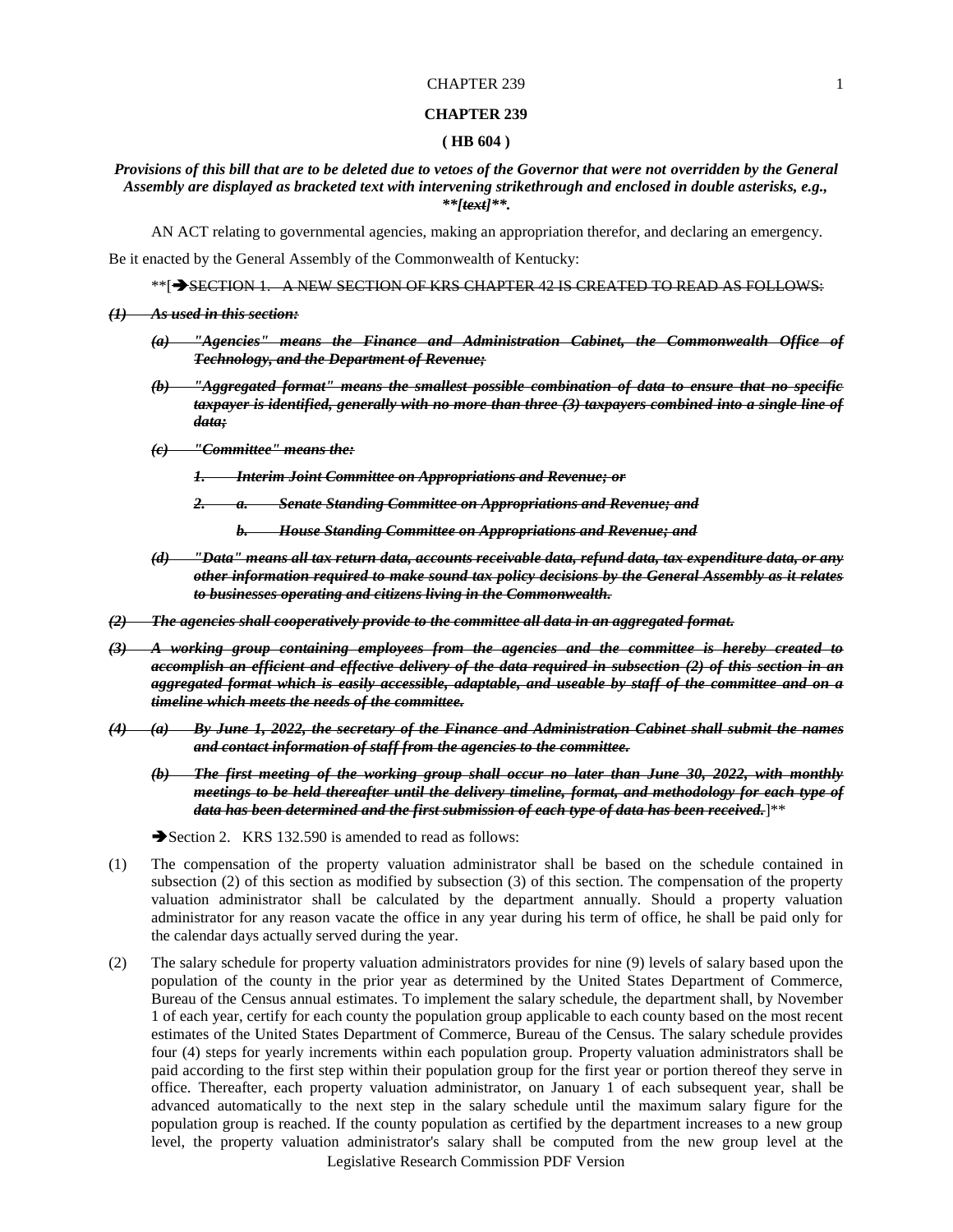### 2 ACTS OF THE GENERAL ASSEMBLY

beginning of the next year. A change in group level shall have no affect on the annual change in step. Prior to assuming office, any person who has previously served as a property valuation administrator must certify to the department the total number of years, not to exceed four (4) years, that the person has previously served in the office. The department shall place the person in the proper step based upon a formula of one (1) incremental step per full calendar year of service:

### SALARY SCHEDULE

| <b>County Population</b> | <b>Steps and Salary</b> |                                       |          |          |  |
|--------------------------|-------------------------|---------------------------------------|----------|----------|--|
| by Group                 |                         | for Property Valuation Administrators |          |          |  |
| Group I                  | Step 1                  | Step 2                                | Step 3   | Step 4   |  |
| 0-4,999                  | \$45,387                | \$46,762                              | \$48,137 | \$49,513 |  |
| Group II                 |                         |                                       |          |          |  |
| 5,000-9,999              | 49,513                  | 50,888                                | 52,263   | 53,639   |  |
| Group III                |                         |                                       |          |          |  |
| 10,000-19,999            | 53,639                  | 55,014                                | 56,389   | 57,765   |  |
| Group IV                 |                         |                                       |          |          |  |
| 20,000-29,999            | 55,702                  | 57,765                                | 59,828   | 61,891   |  |
| Group V                  |                         |                                       |          |          |  |
| 30,000-44,999            | 59,828                  | 61,891                                | 63,954   | 66,017   |  |
| Group VI                 |                         |                                       |          |          |  |
| 45,000-59,999            | 61,891                  | 64,641                                | 67,392   | 70,143   |  |
| Group VII                |                         |                                       |          |          |  |
| 60,000-89,999            | 66,017                  | 68,768                                | 71,518   | 74,269   |  |
| Group VIII               |                         |                                       |          |          |  |
| 90,000-499,999           | 68,080                  | 71,518                                | 74,957   | 78,395   |  |
| Group IX                 |                         |                                       |          |          |  |
| 500,000 and up           | 72,206                  | 75,644                                | 79,083   | 82,521   |  |

- (3) (a) For calendar year 2000, the salary schedule in subsection (2) of this section shall be increased by the amount of increase in the annual consumer price index as published by the United States Department of Commerce for the year ended December 31, 1999. This salary adjustment shall take effect on July 14, 2000, and shall not be retroactive to the preceding January 1.
	- (b) For each calendar year beginning after December 31, 2000, upon publication of the annual consumer price index by the United States Department of Commerce, the annual rate of salary for the property valuation administrator shall be determined by applying the increase in the consumer price index to the salary in effect for the previous year. This salary determination shall be retroactive to the preceding January 1.
	- (c) In addition to the step increases based on service in office, each property valuation administrator shall be paid an annual incentive of six hundred eighty-seven dollars and sixty-seven cents (\$687.67) per calendar year for each forty (40) hour training unit successfully completed based on continuing service in that office and, except as provided in this subsection, completion of at least forty (40) hours of approved training in each subsequent calendar year. If a property valuation administrator fails without good cause, as determined by the commissioner of the department, to obtain the minimum amount of approved training in any year, the officer shall lose all training incentives previously accumulated. No property valuation administrator shall receive more than one (1) training unit per calendar year nor more than four (4) incentive payments per calendar year. Each property valuation administrator shall be allowed to carry forward up to forty (40) hours of training credit into the following calendar year for the purpose of satisfying the minimum amount of training for that year. This amount shall be increased by the consumer price index adjustments prescribed in paragraphs (a) and (b) of this subsection. Each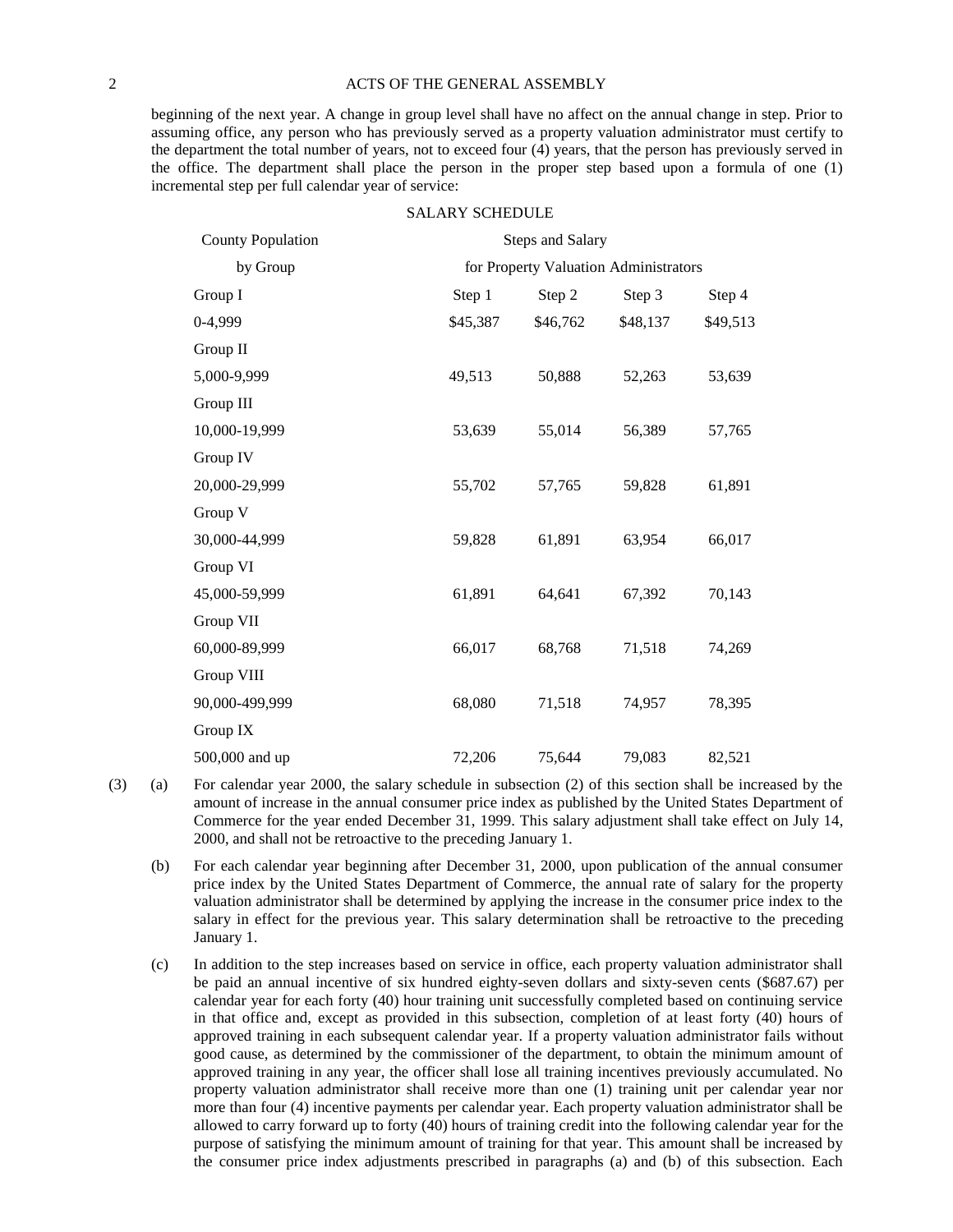training unit shall be approved and certified by the department. Each unit shall be available to property valuation administrators in each office based on continuing service in that office. The department shall promulgate administrative regulations in accordance with KRS Chapter 13A to establish guidelines for the approval and certification of training units.

- (4) Notwithstanding any provision contained in this section, no property valuation administrator holding office on July 14, 2000, shall receive any reduction in salary or reduction in adjustment to salary otherwise allowable by the statutes in force on July 14, 2000.
- (5) Deputy property valuation administrators and other authorized personnel may be advanced one (1) step in grade upon completion of twelve (12) months' continuous service. The department may make grade classification changes corresponding to any approved for department employees in comparable positions, so long as the changes do not violate the integrity of the classification system. Subject to availability of funds, the department may extend cost-of-living increases approved for department employees to deputy property valuation administrators and other authorized personnel, by advancement in grade.
- (6) Beginning with the 1990-1992 biennium, the department shall prepare a biennial budget request for the staffing of property valuation administrators' offices. An equitable allocation of employee positions to each property valuation administrator's office in the state shall be made on the basis of comparative assessment work units. Assessment work units shall be determined from the most current objective information available from the United States Bureau of the Census and other similar sources of unbiased information. Beginning with the 1996-1998 biennium, assessment work units shall be based on parcel count per employee. The total sum allowed by the state to any property valuation administrator's office as compensation for deputies, other authorized personnel, and for other authorized expenditures shall not exceed the amount fixed by the department. However, each property valuation administrator's office shall be allowed as a minimum such funds that are required to meet the federal minimum wage requirements for two (2) full-time deputies.
- (7) Beginning with the 1990-1992 biennium each property valuation administrator shall submit by June 1 of each year for the following fiscal year to the department a budget request for his office which shall be based upon the number of employee positions allocated to his office under subsection (6) of this section and upon the county and city funds available to his office and show the amount to be expended for deputy and other authorized personnel including employer's share of FICA and state retirement, and other authorized expenses of the office. The department shall return to each property valuation administrator, no later than July 1, an approved budget for the fiscal year.
- (8) Each property valuation administrator may appoint any persons approved by the department to assist him in the discharge of his duties. Each deputy shall be more than twenty-one (21) years of age and may be removed at the pleasure of the property valuation administrator. The salaries of deputies and other authorized personnel shall be fixed by the property valuation administrator in accordance with the grade classification system established by the department and shall be subject to the approval of the department. The Personnel Cabinet shall provide advice and technical assistance to the department in the revision and updating of the personnel classification system, which shall be equitable in all respects to the personnel classification systems maintained for other state employees. Any deputy property valuation administrator employed or promoted to a higher position may be examined by the department in accordance with standards of the Personnel Cabinet, for the position to which he is being appointed or promoted. No state funds available to any property valuation administrator's office as compensation for deputies and other authorized personnel or for other authorized expenditures shall be paid without authorization of the department prior to the employment by the property valuation administrator of deputies or other authorized personnel or the incurring of other authorized expenditures.
- (9) Each county fiscal court shall annually appropriate and pay each fiscal year to the office of the property valuation administrator as its cost for use of the assessment, as required by KRS 132.280, an amount determined as follows:

Assessment Subject to

County Tax of:

At Least But Less Than Amount ---- \$100,000,000 \$0.005 for each \$100 of the first \$50,000,000 and \$0.002 for

Legislative Research Commission PDF Version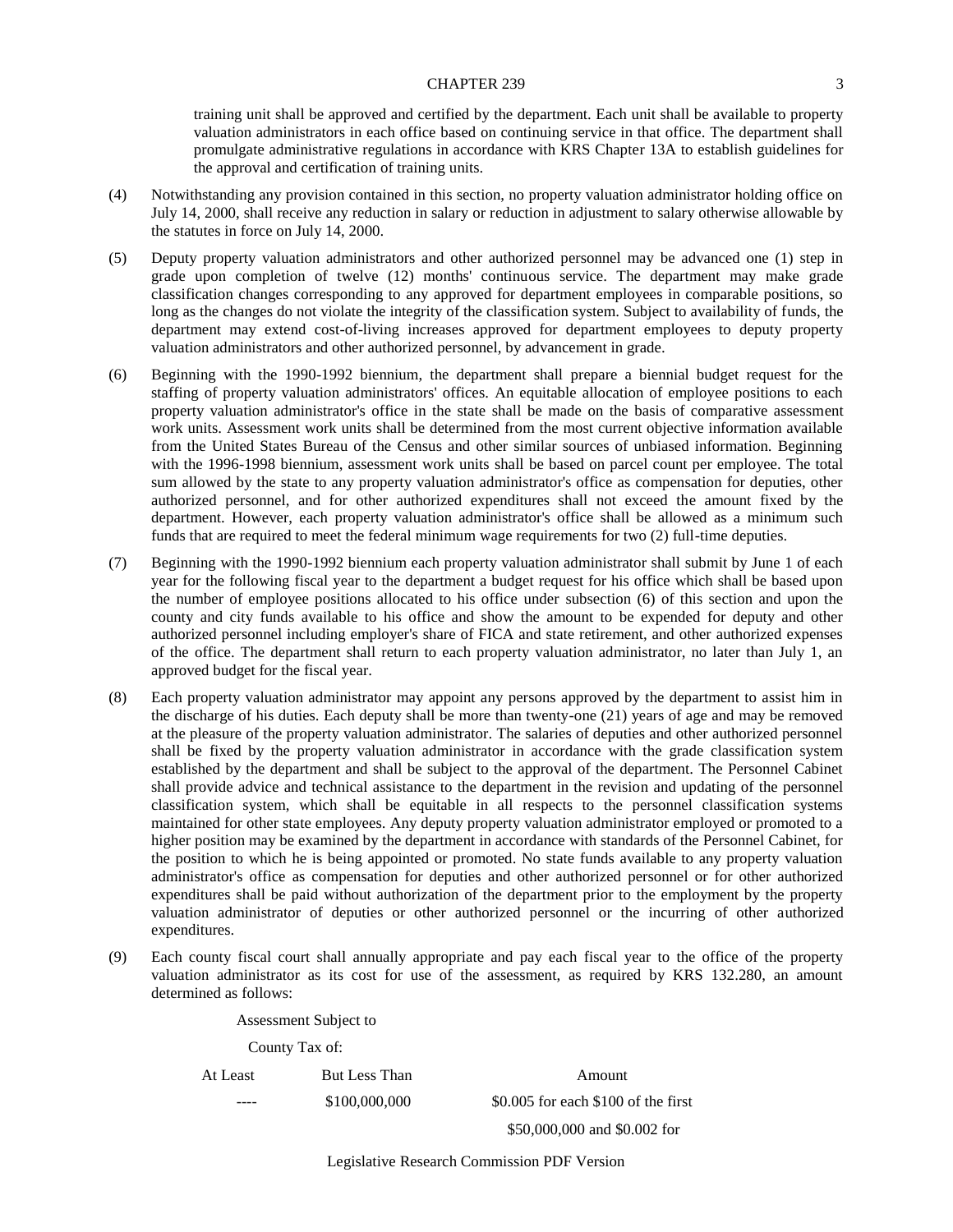|               |             | each \$100 over \$50,000,000.         |
|---------------|-------------|---------------------------------------|
| \$100,000,000 | 150,000,000 | $$0.004$ for each $$100$ of the first |
|               |             | \$100,000,000 and \$0.002 for         |
|               |             | each \$100 over \$100,000,000.        |
| 150,000,000   | 300,000,000 | $$0.004$ for each $$100$ of the first |
|               |             | \$150,000,000 and \$0.003 for         |
|               |             | each \$100 over \$150,000,000.        |
| 300,000,000   |             | \$0.004 for each \$100.               |
|               |             |                                       |

(10) The total sum to be paid by the fiscal court to any property valuation administrator's office under the provisions of subsection (9) of this section shall not exceed the limits set forth in the following table:

> Assessed Value of Property Subject to County Tax of:

| At Least       | <b>But Less Than</b> | Limit    |
|----------------|----------------------|----------|
|                | \$700,000,000        | \$25,000 |
| \$700,000,000  | 1,000,000,000        | 35,000   |
| 1,000,000,000  | 2,000,000,000        | 50,000   |
| 2,000,000,000  | 2,500,000,000        | 75,000   |
| 2,500,000,000  | 5,000,000,000        | 100,000  |
| 5,000,000,000  | 7,500,000,000        | 175,000  |
| 7,500,000,000  | 30,000,000,000       | 250,000  |
| 30,000,000,000 |                      | 400,000  |

This allowance shall be based on the assessment as of the previous January 1 and shall be used for deputy and other personnel allowance, supplies, maps and equipment, travel allowance for the property valuation administrator and his deputies and other authorized personnel, and other authorized expenses of the office.

- (11) Annually, after appropriation by the county of funds required of it by subsection (9) of this section, and no later than August 1, the property valuation administrator shall file a claim with the county for that amount of the appropriation specified in his approved budget for compensation of deputies and assistants, including employer's shares of FICA and state retirement, for the fiscal year. The amount so requested shall be paid by the county into the State Treasury by September 1, or paid to the property valuation administrator and be submitted to the State Treasury by September 1. These funds shall be expended by the department only for compensation of approved deputies and assistants and the employer's share of FICA and state retirement in the appropriating county. Any funds paid into the State Treasury in accordance with this provision but unexpended by the close of the fiscal year for which they were appropriated shall be returned to the county from which they were received.
- (12) After submission to the State Treasury or to the property valuation administrator of the county funds budgeted for personnel compensation under subsection (11) of this section, the fiscal court shall pay the remainder of the county appropriation to the office of the property valuation administrator on a quarterly basis. Four (4) equal payments shall be made on or before September 1, December 1, March 1, and June 1 respectively. Any unexpended county funds at the close of each fiscal year shall be retained by the property valuation administrator, except as provided in KRS 132.601(2). During county election years the property valuation administrator shall not expend in excess of forty percent (40%) of the allowances available to his office from county funds during the first five (5) months of the fiscal year in which the general election is held.
- (13) The provisions of this section shall apply to urban-county governments and consolidated local governments. In an urban-county government and a consolidated local government, all the rights and obligations conferred on fiscal courts or consolidated local governments by the provisions of this section shall be exercised by the urban-county government or consolidated local government.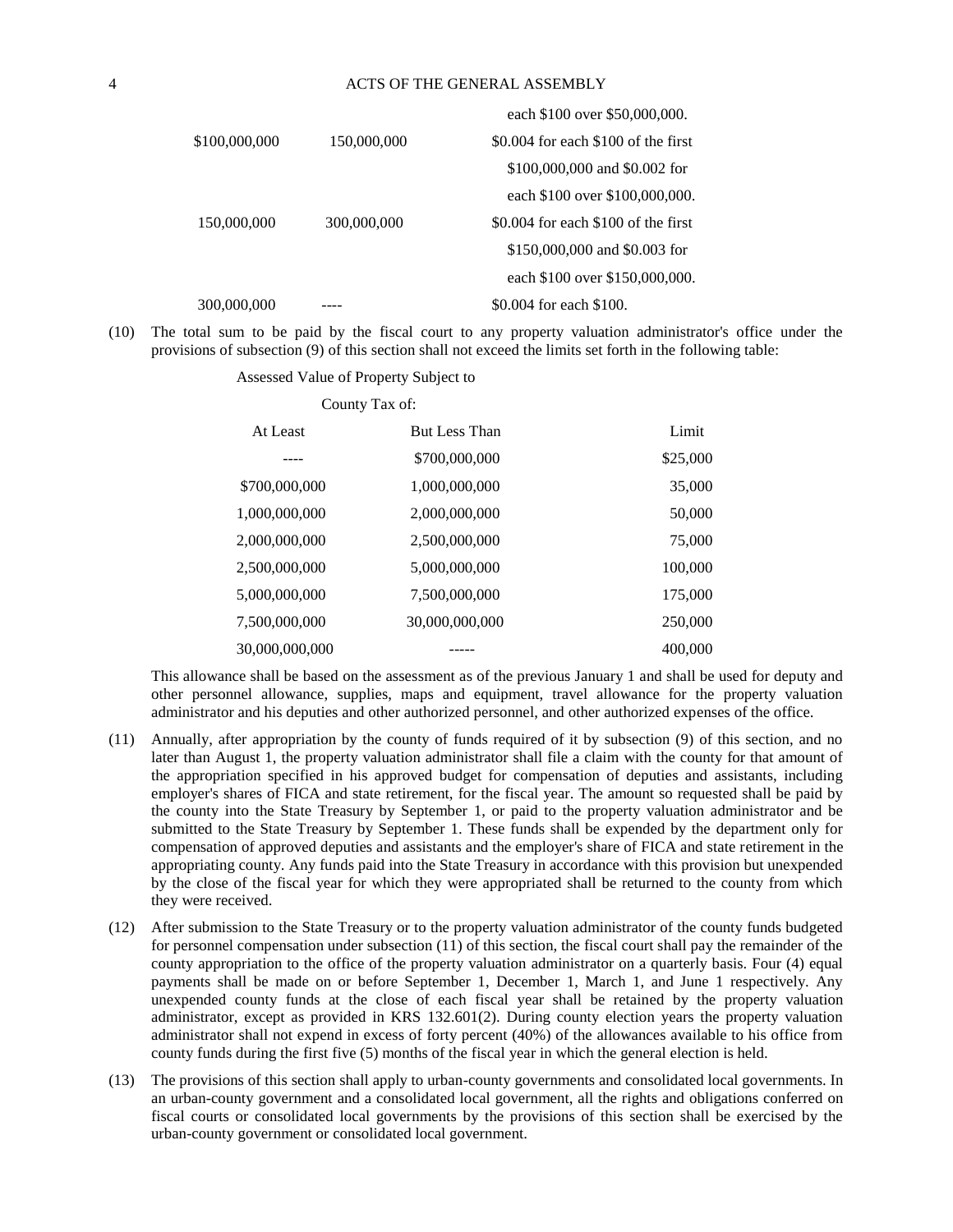- (14) When an urban-county form of government is established through merger of existing city and county governments as provided in KRS Chapter 67A or when a consolidated local government is established through merger of existing city and county governments as provided by KRS Chapter 67C, the annual county assessment shall be presumed to have been adopted as if the city had exercised the option to adopt as provided in KRS 132.285. For purposes of this subsection, the amount to be considered as the assessment for purposes of KRS 132.285 shall be the amount subject to taxation for full urban services.
- (15) Notwithstanding the provisions of subsection (9) of this section, the amount appropriated and paid by each county fiscal court to the office of the property valuation administrator for 1996 and subsequent years shall be equal to the amount paid to the office of the property valuation administrator for 1995, or the amount required by the provisions of subsections (9) and (10) of this section, whichever is greater.
- *(16) Notwithstanding this section or any other Kentucky Revised Statute to the contrary, the total compensation for the office of the property valuation administrator in an urban-county government shall be \$420,000 per year.*

SECTION 3. A NEW SECTION OF KRS CHAPTER 164 IS CREATED TO READ AS FOLLOWS:

- *(1) The Kentucky Center for Cannabis*\*\*[*Research*]\*\**is hereby established at the University of Kentucky to advance the study of the use of cannabis and cannabis derivatives for the treatment of certain medical conditions and diseases as indicated and recommended by the center's advisory board.*
- *(2) The role and mission of the center shall be to:*
	- *(a) Conduct and fund research related to cannabis and cannabis derivatives*\*\*[*, including pharmaceutical development and the efficacies of cannabis and cannabis derivatives for the treatment of certain medical conditions and diseases*]\*\**;*
	- *(b) Conduct and fund research related to the health effects, including the potential risks or side effects, of the use of cannabis and cannabis derivatives;*
	- *(c) Conduct and fund research related to the efficacy and potential health effects of various cannabis delivery methods, including but not limited to vaporizing, ingestibles, topical applications, and combustion;*
	- *(d) Review current and future cannabis research literature, clinical studies, and clinical trials;*
	- *(e) Monitor, to the extent that appropriate and sufficient data are available, patient outcomes in states with medicinal cannabis programs; and*
	- *(f) Examine, to the extent that sufficient data are available, the health effects of the use of combustible cannabis.*
- *(3) The university shall:*
	- *(a) Develop and maintain the center in accordance with its administrative and governing regulations related to the formation of multidisciplinary research centers and institutes;*
	- *(b) Establish an internal advisory board to oversee the activities, research agenda, and finances of the center. Members of the advisory board shall be appointed by the president of the University of Kentucky*\*\*[ *and may include:*
		- *1. The director of the University of Kentucky Center for Cannabis Research;*
		- *2. The director of the University of Kentucky Center on Drug and Alcohol Research;*
		- *3. The dean of the University of Kentucky College of Agriculture, Food and Environment or his or her designee;*
		- *4. The dean of the University of Kentucky College of Pharmacy or his or her designee;*
		- *5. The dean of the University of Kentucky College of Medicine or his or her designee;*
		- *6. Physicians who are licensed by the Kentucky Board of Medical Licensure and who are certified by the appropriate board in the following specialties:*
			- *a. Oncology;*
			- *b. Pain and addiction medicine;*

Legislative Research Commission PDF Version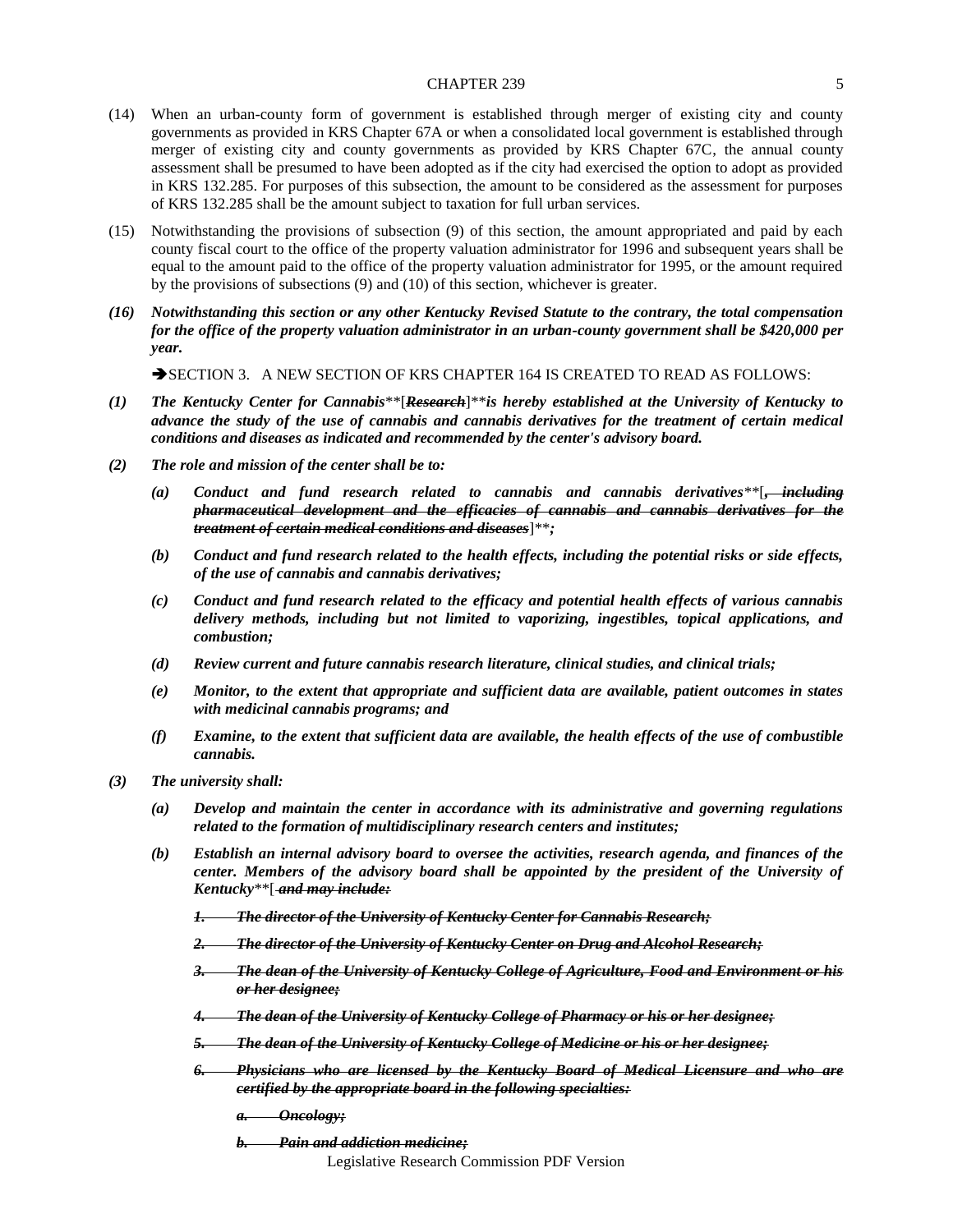- *c. Neurology;*
- *d. Psychiatry; and*
- *e. Ophthalmology;*
- *7. Researchers from a college or university that currently conducts cannabis research or that receives funds from the center pursuant to subsection (5) of this section, if any; and*
- *8. Any other individual appointed at the discretion of the president of the University of Kentucky*]\*\**;*
- *(c) Report to the secretary of the Cabinet for Health and Family Services and the Legislative Research Commission by September 1 each year for the preceding fiscal year, outlining the center's activities and expenditures; and*
- *(d) Ensure that the center complies with subsection (4) of this section.*
- *(4) The center shall:*
	- *(a) Employ a director and necessary staff;*
	- *(b) Seek, accept, and expend gifts, grants, or donations from private or public sources to support the role and mission of the center;*
	- *(c) Conduct clinical research, clinical studies, and clinical trials as approved by appropriate federal agencies;*
	- *(d) Establish an application for individuals interested in participating in cannabis-related clinical research, clinical studies, or clinical trials and a screening protocol to place interested applicants in appropriate research participant pools;*
	- *(e) Publicly disseminate the research conducted or funded by the center;*
	- *(f) Host an annual cannabis research symposium; and*
	- *(g) Notwithstanding any provision of law to the contrary, and upon request from the Cabinet for Health and Family Services, enter into a memorandum of understanding with the cabinet for data collected by the center or any researcher associated with or funded by the center.*
- *(5) (a) The center may award research funds to any nonprofit Kentucky-based research entity or any Kentucky institution of higher education and any research entity association with such an institution.*
	- *(b) If the center awards research funds to any other entity, the center shall use an open, competitive grant application process using national best practices.*
	- *(c) Any entity or institution that receives research funds from the center shall present the results of its research at the center's annual research symposium in the year after the research is concluded and shall, upon request from the center, present an update on any ongoing research at the center's annual research symposium if the research has not concluded.*
- *(6) The application developed pursuant to subsection (4)(d) of this section shall be made publicly available on the center's Web site.*
- *(7) The university, the center, and any researcher or staff employed by, associated with, or funded by the center or the university shall immediately notify the Cabinet for Health and Family Services and the Legislative Research Commission of any imminent or serious public health risk, or potentially imminent or serious public health risk, associated with cannabis identified as part of a research project associated with or approved by the center or the university's internal review board.*
- *(8) If at any time the Commonwealth establishes a medicinal cannabis program, the application to receive a medicinal cannabis card shall include a question asking whether the patient is interested in participating in clinical research conducted by the center. If the patient indicates his or her interest in participating in the center's research, the department or state agency responsible for approving medicinal cannabis cards is authorized to share the patient's name, phone number, and address with the center.*
- \*\*[*(9) The appropriation provided by the General Assembly for the Kentucky Center for Cannabis Research in fiscal year 2022-2023 shall be considered startup funds and shall only be appropriated once.*]\*\*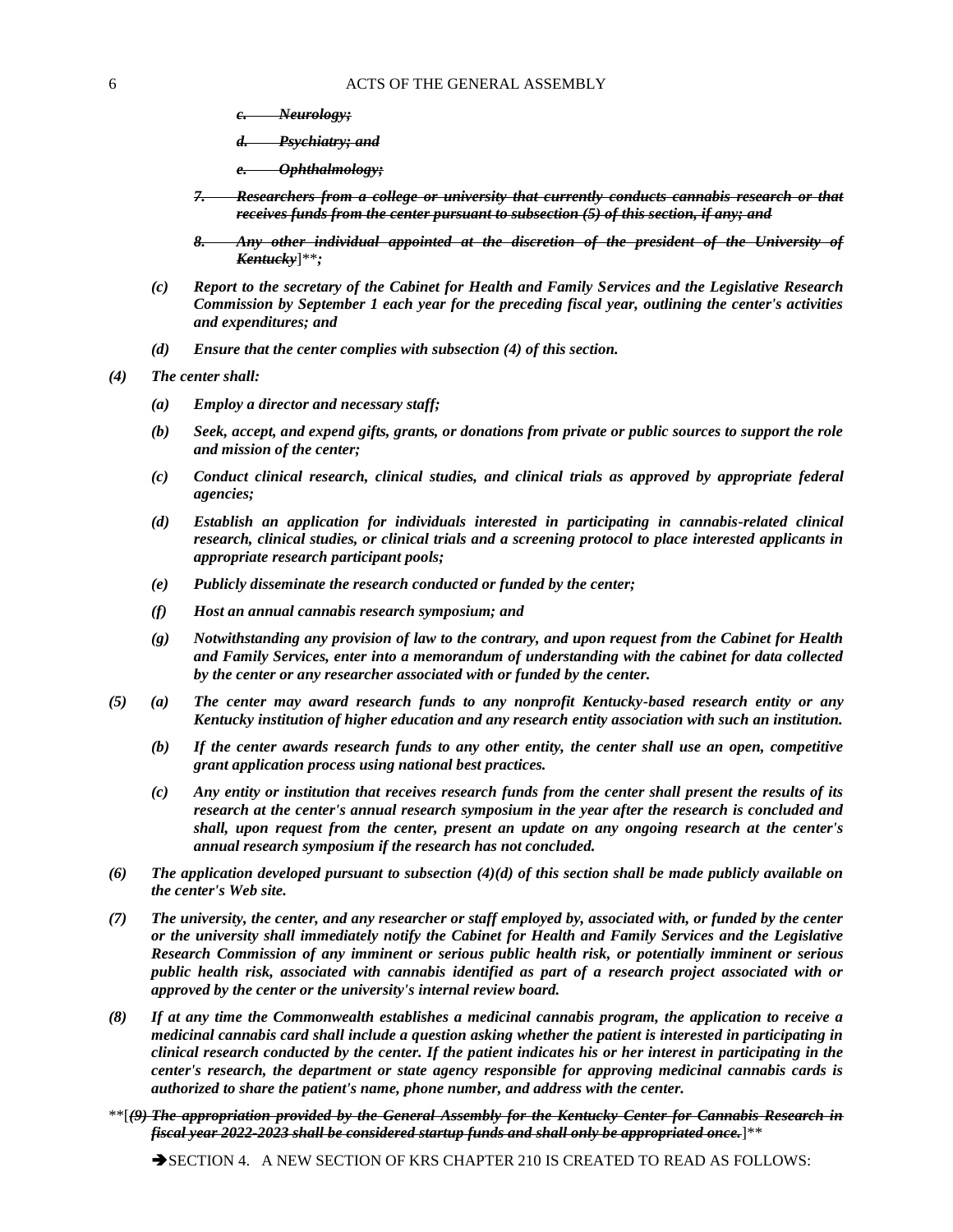- *(1) As used in this section:* 
	- *(a) "Cabinet" means the Cabinet for Health and Family Services;*
	- *(b) "CMHC" means a community mental health center;*
	- *(c) "Fund" means the mobile crisis services fund; and*
	- *(d) "Mobile unit" means any vehicle which a CMHC uses to travel within its region to provide community services for Kentuckians who experience issues with mental health, developmental and intellectual disabilities, and substance use disorder.*
- *(2) (a) The mobile crisis services fund is hereby established within the cabinet to provide loans to CMHCs for:*
	- *1. Increasing access to mental health services; and*
	- *2. Providing services to individuals who lack sufficient access to transportation and who are:*
		- *a. Residing in rural areas;*
		- *b. Residing in homeless shelters; or*
		- *c. Disadvantaged mentally, physically, or economically.*
	- *(b) Any loan issued by the cabinet shall not exceed a five (5) year term and the interest rate shall not exceed one percent (1%).*
- *(3) The cabinet shall:*
	- *(a) Determine the terms and conditions of each loan, including the repayment to be deposited back in the fund for issuance of future loans to other CMHCs;*
	- *(b) Review and adjudicate applications submitted by CMHCs that apply for a loan;*
	- *(c) Monitor the performance of each CMHC in the program; and*
	- *(d) By December 1, 2022, and by each December 1 thereafter, report to the Interim Joint Committee on Health, Welfare, and Family Services information about each CMHC in the program, including:*
		- *1. The name and location of each CMHC that received a loan;*
		- *2. The amount of principal originally loaned; and*
		- *3. How each CMHC used the funds.*
- *(4) In order to apply for loan, a CMHC shall:*
	- *(a) Submit an application to the cabinet;*
	- *(b) Agree to use the funds for the purchase, operation, or establishment of mobile units; and*
	- *(c) Agree to provide services to individuals who lack sufficient access to transportation and who are:*
		- *1. Residing in rural areas;*
		- *2. Residing in homeless shelters; or*
		- *3. Disadvantaged mentally, physically, or economically.*
- *(5) (a) The fund created in subsection (2) of this section shall be a trust and agency account.*
	- *(b) The fund shall be administered by the cabinet.*
	- *(c) The fund shall include moneys appropriated by the General Assembly, contributions, donations, gifts, or federal funds.*
	- *(d) Moneys in the fund shall be used by the cabinet to administer this section.*
	- *(e) Notwithstanding KRS 45.229, any moneys remaining in the fund at the close of the fiscal year shall not lapse but shall be carried forward into the succeeding fiscal year.*
	- *(f) Interest earned on any moneys in the fund shall accrue to the fund.*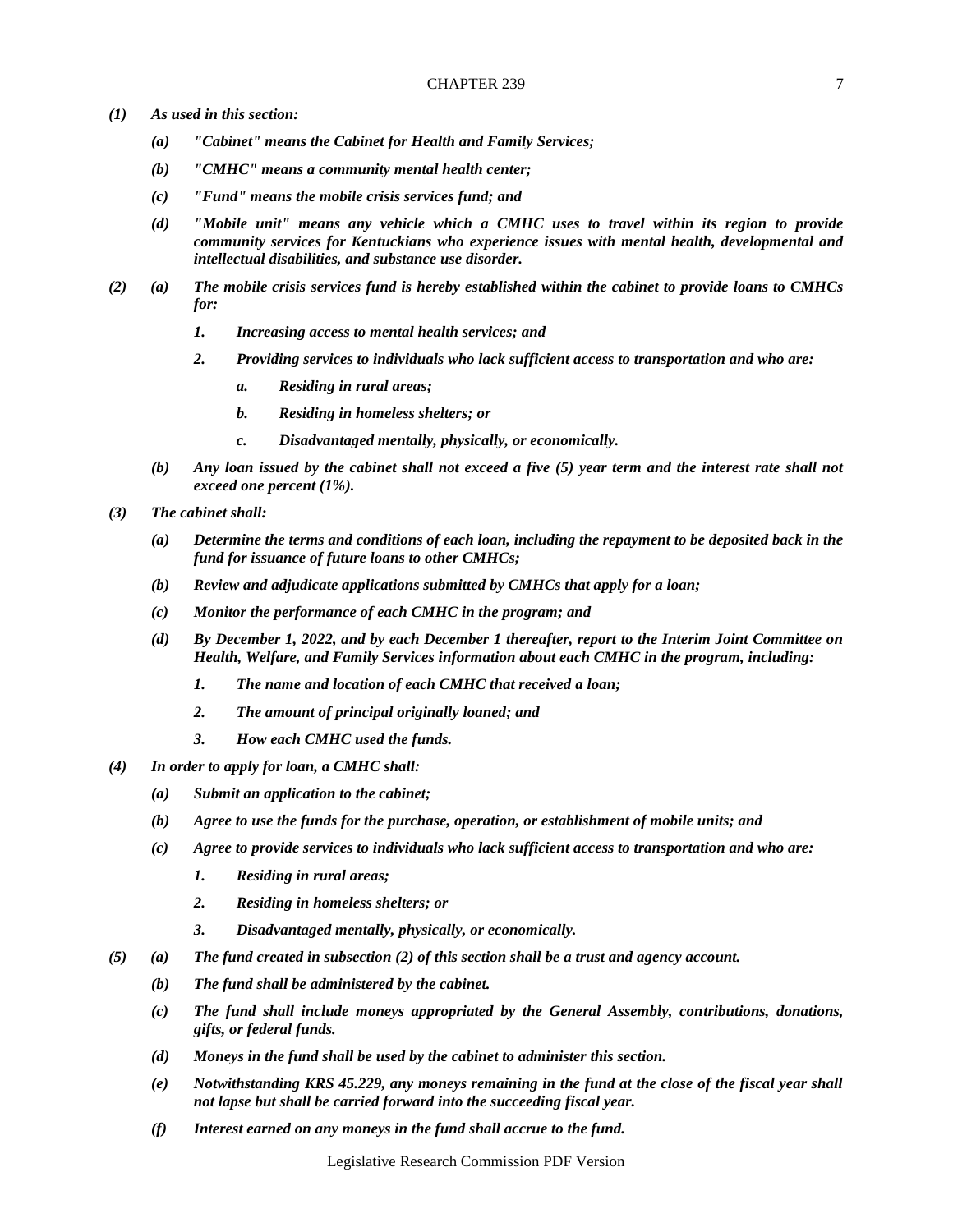- *(g) Moneys deposited in the fund are hereby appropriated for the sole purpose of providing loans to CMHCs.*
- *(6) The appropriation provided by the General Assembly for fiscal years 2022-2023 and 2023-2024 for mobile crisis services shall be considered startup funds to support the establishment of additional mobile crisis units and shall only be appropriated once.*
- *(7) The Cabinet for Health and Family Services may promulgate administrative regulations in accordance with KRS Chapter 13A to implement this section.*

Section 5. KRS 262.330 is amended to read as follows:

- (1) The board may make available *or lease*, on such terms as it prescribes, to landowners and occupiers within the district, agricultural and engineering machinery and equipment, \*\*[*including heavy or specialized equipment acquired pursuant to Section 6 of this Act,*]\*\* fertilizer, seeds, seedlings and such other material or equipment as will assist the landowners and occupiers to carry on operations upon their lands for the conservation of soil resources and for the prevention and control of soil erosion.
- (2) As a condition to the extending of any benefits under this chapter to, or the performance of work upon, any lands not owned or controlled by this state or any of its agencies, the board may require contributions in money, services, materials or otherwise to any operations conferring such benefits, and require landowners and occupiers to enter into and perform such agreements or covenants as to the permanent use of their lands as will tend to prevent or control erosion.

Section 6. KRS 262.610 is amended to read as follows:

- (1) *(a)* The Soil and Water Conservation Commission as referred to in KRS Chapter 146, subject to the supervision of the commissioner *of the Department for Natural Resources* [for natural resources], to the restrictions provided in *Section 5 of this Act and* KRS 262.610 to 262.660, and to the requirements of KRS Chapters 42 and 45A, is hereby authorized to acquire and to make available, or to assist in acquiring or making available to soil and water conservation districts, heavy or specialized equipment or infrastructure which an individual district cannot itself economically obtain.
	- \*\*[*(b) A district may submit a request to the commission for the acquisition of heavy or specialized equipment jointly with a person residing within the district to whom the district has agreed to lease the equipment in the event that it is acquired or made available. The district and the person shall submit all information with their joint request for heavy or specialized equipment as may be required by the commission in the administrative regulations promulgated under Section 7 of this Act. Any application made by a district, or two (2) or more districts acting jointly pursuant to KRS 262.650, to the commission to acquire or make available infrastructure, or to assist in doing so, shall not be made jointly with any person.*]\*\*
- (2) When the commission acquires or makes available to any district the equipment or infrastructure above referred to, it shall require said district to fully amortize, in the form of rentals or payments, to the Division of Conservation, as referred to in KRS Chapter 146, any amount so expended by the commission for such assistance. The amount and method of amortization for each piece of heavy equipment or infrastructure shall be determined by the commission, subject to approval of the commissioner of *the Department for Natural Resources*[natural resources]. The amount and method of amortization for each piece of heavy or specialized equipment shall be determined on the basis of *the lease or* a rental *fee* to be charged by the district to the *lessee or other* user of equipment sufficient to:
	- (a) Fully amortize to the division the capital outlay for the machinery itself over the period of its reasonably anticipated full usefulness;
	- (b) Cover the cost of operation, maintenance and repairs;
	- (c) Pay the usual cost of providing an operator; and
	- (d) Compensate the district for the usual costs of transportation from one (1) job to another.
- (3) In giving effect to all of the foregoing, the commission shall estimate the amount of time such equipment would ordinarily be idle.

Section 7. KRS 262.660 is amended to read as follows: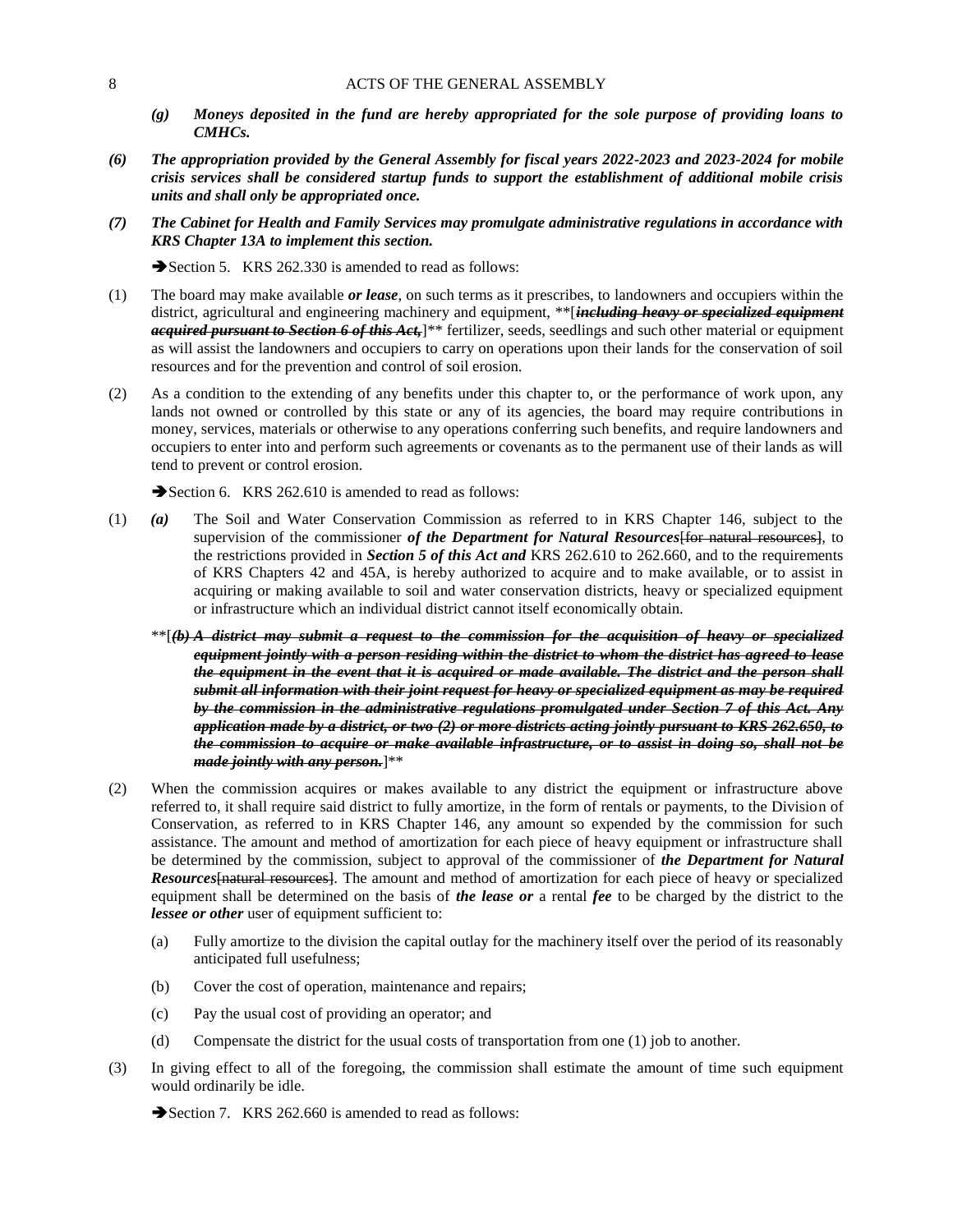- *(1)* The commission, with the approval of the commissioner *of the Department for Natural Resources*[for natural resources], is hereby authorized to promulgate such other rules and regulations or methods of accounting as may be necessary or expedient to give effect to the purposes expressed in KRS 262.610 to 262.650.
- \*\*[*(2) On or before January 1, 2023, the commission, with the approval of the commissioner of the Department for Natural Resources, shall promulgate administrative regulations pursuant to KRS Chapter 13A that shall at a minimum set forth:*
	- *(a) The form and manner in which a person and a district may jointly request the acquisition of heavy or specialized equipment pursuant to subsection (1)(b) of Section 6 of this Act, including but not limited to any financial or other disclosures the commission may require;*
	- *(b) The terms, conditions, and repayment of loans for heavy or specialized equipment that the commission makes available to districts for lease to persons within those districts; and*
	- *(c) The terms and conditions for lease agreements between districts and persons for the use of acquired heavy or specialized equipment, including but not limited to permissible uses of the equipment, care and maintenance of the equipment, liability assumptions for property damage or bodily injury caused by the equipment, insurance requirements, availability of the equipment for use by others in the district, and the keeping of public records regarding the use of the equipment. Notwithstanding any provision of this chapter or KRS Chapter 42 or 45A to the contrary, lease agreements shall allow a lessee to use acquired heavy or specialized equipment outside of his or her district with prior approval of the board for the leasing district.*]\*\*

Section 8. The Commonwealth West Healthcare Workforce Innovation Center shall be established to provide accessible, healthcare-specific educational pathways in the western region of the state for postsecondary, high school, and nontraditional students to address decreased student enrollment in healthcare-related fields, resulting in expanding the pipeline of qualified healthcare workers and reducing the shortage of qualified medical staff across the Commonwealth.

Section 9. The center shall be a health education, innovation, and simulation facility located in Owensboro that offers a combination of instruction and hands-on experiential learning opportunities to students pursuing nursing and allied health credentials. The center shall be operated and maintained through a collaborative partnership between public and private organizations, including but not limited to Brescia University, Elizabethtown Community and Technical College, Henderson Community and Technical College, Hopkinsville Community and Technical College, Kentucky Wesleyan College, Madisonville Community and Technical College, Owensboro Community and Technical College, Western Kentucky University, Western Kentucky University-Owensboro, University of Louisville School of Nursing-Owensboro, and Owensboro Health, Inc.

Section 10. The center shall provide in-person and virtual didactic instruction and hands-on, experiential learning opportunities while offering career paths to address immediate workforce needs, including but not limited to nursing, nursing assistant, medical office assistant, radiology science, long-term care, social work, clinical psychology, behavioral health, laboratory services, paramedic, and community healthcare workers.

Section 11. The General Assembly shall provide funds for the initial start-up and operating costs of the center, including but not limited to faculty, personnel, facility, equipment, and furnishings in the form of a grant to be administered by the Kentucky Community and Technical College System and distributed to the collaborating partners and organizations in accordance with the agreements established for the center.

Section 12. By January 1, 2023, and by November 1, 2024, the Kentucky Community and Technical College System shall provide a report to the Legislative Research Commission on the status of the center, including but not limited to operations, enrollment, expenditures, funding, and partnerships.

Section 13. There is hereby appropriated Federal Funds from the State Fiscal Recovery Fund from the American Rescue Plan Act of 2021 in the amount of \$1,500,000 in fiscal years 2022-2023 and 2023-2024 to the Learning and Results Services budget unit to enrich science curriculums\*\*[using Plasma Games' STEM and Chemistry education tool]\*\*.

Section 14. There is hereby appropriated General Fund moneys in the amount of \$150,000 in fiscal year 2022-2023 to the Department for Local Government to allocate to the Rough River Business & Tourism Association to provide accessibility to the marina and demolition of the abandoned intake structure.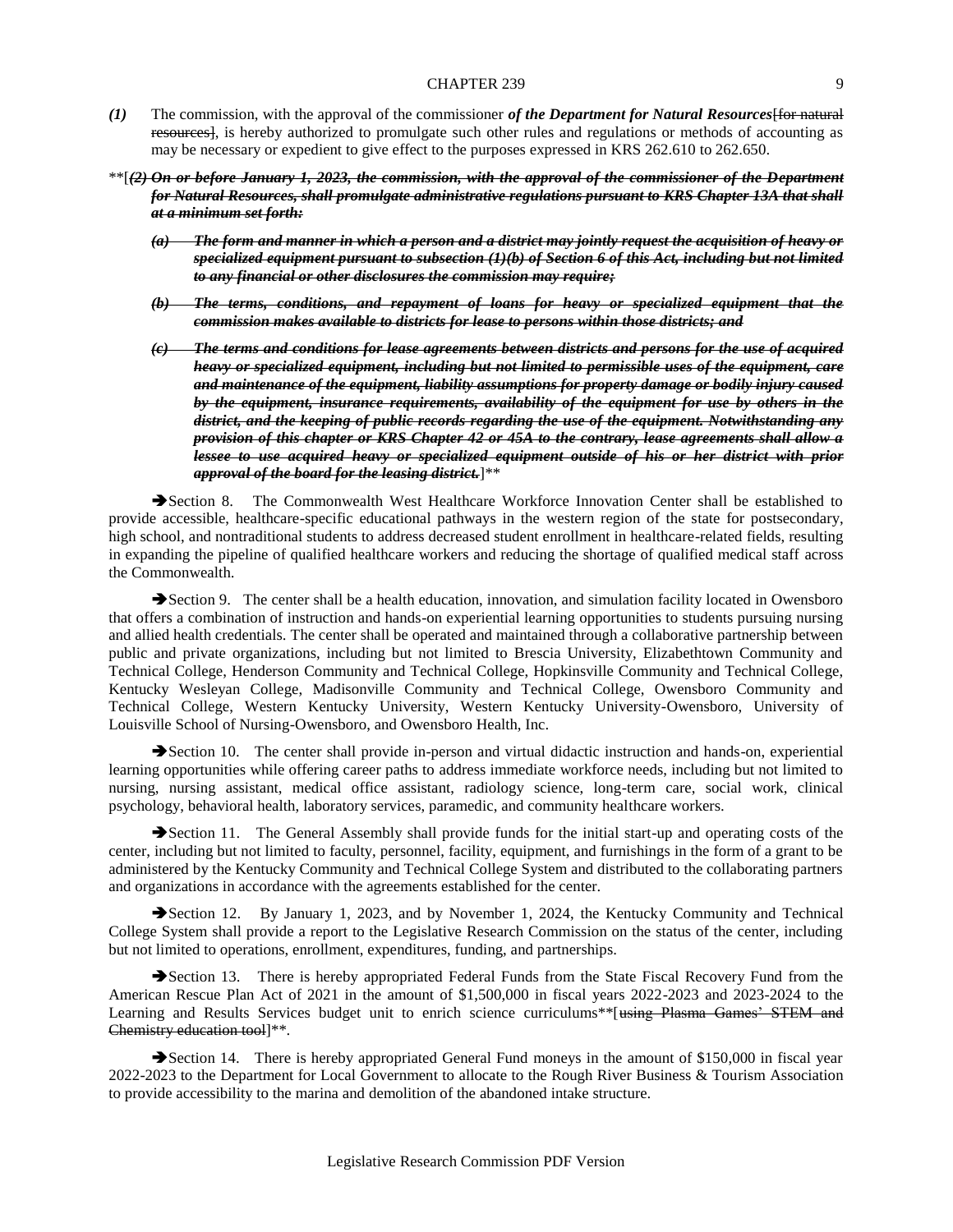Section 15. There is hereby appropriated Federal Funds from the State Fiscal Recovery Fund from the American Rescue Plan Act of 2021 in the amount of \$5,000,000 in fiscal year 2022-2023 to the Kentucky Center for the Arts for emergency repairs, maintenance, and operations.

Section 16. There is hereby appropriated General Fund moneys in the amount of \$4,000,000 in fiscal year 2022-2023 to the School Facilities Construction Commission as special offers of assistance for Rockcastle County Schools to use in the construction of a Rockcastle County middle school.

Section 17. There is hereby appropriated General Fund moneys in the amount of \$1,000,000 in fiscal year 2021-2022, \$1,000,000 in fiscal year 2022-2023, and \$1,000,000 in fiscal year 2023-2024 to the Justice Administration budget unit to support Operation UNITE.

Section 18. There is hereby appropriated General Fund moneys in the amount of \$105,000,000 in each fiscal year of the 2022-2024 biennium to the Kentucky Public Pensions Authority to be applied to the unfunded pension liability of the Kentucky Employees Retirement System Nonhazardous pension fund.

Section 19. There is hereby appropriated General Fund moneys from the General Fund Surplus Account (KRS 48.700) or the Budget Reserve Trust Fund account (KRS 48.705) in the amount of \$2,000,000 in fiscal year 2022-2023 to the University of Kentucky for the creation and operation of the Kentucky Center for Cannabis \*\*[Research]\*\*, including expenses related to conducting clinical research and participant recruitment. \*\*[The appropriation shall be considered startup funds for the Kentucky Center for Cannabis Research and shall only be appropriated once.]\*\* The appropriation shall be reduced by any gifts, donations, endowments, or other contributions, not including grants or other funds designated for the purpose of conducting research, received by the University of Kentucky for the purpose of creating or operating the center. Appropriations to the Kentucky Center for Cannabis \*\*[Research]\*\* in this Act shall be considered a mandated program and shall be excluded from the public postsecondary comprehensive funding model.

Section 20. The University of Kentucky and the Kentucky Center for Cannabis \*\*[Research]\*\* shall \*\*[, within 120 days after the effective date of this Act,]\*\* prepare and submit an application to the federal Drug Enforcement Agency, pursuant to 21 C.F.R. pt. 1318, for registration as a marijuana grower.

Section 21. 2022 Regular Session HB 1/VO is amended as follows:

On page 13, delete lines 23 and 24 and insert in lieu thereof the following:

"(z) \$4,250,000 in fiscal year 2022-2023 to the Manchester/Clay County Tourism Commission, Elk Hill Regional Industrial Authority, and Volunteers of America for land acquisition, renovations, upgrades, and Elk Hill Spec Building and Housing;";

On page 54, delete lines 14 through 17 and insert in lieu thereof the following:

"**(3) Health Insurance:** Included in the above General Fund appropriation is \$776,548,700 in fiscal year 2022-2023 and \$849,223,600 in fiscal year 2023-2024 for employer contributions for health insurance and the contribution to the health reimbursement account for employees waiving coverage. Notwithstanding KRS 45.229, the unexpended General Fund balance for health insurance and the contribution to the health retirement account for employees waiving coverage for fiscal year 2021-2022 and fiscal year 2022-2023 shall be transferred to the Kentucky Employees Health Plan trust fund.";

\*\*[On page 78, delete lines 20 through 25 and insert in lieu thereof the following:

"**(8) Basic Health Program Information Technology System:** Included in the above appropriation is \$3,500,000 in General Fund and \$3,500,000 in Federal Funds in fiscal year 2022-2023 and \$1,000,000 in General Fund and \$1,000,000 in Federal Funds in fiscal year 2023-2024 to support enhancements to the Medicaid Management Information System (MMIS) for implementation of a Basic Health Program to provide a bridge health insurance plan for eligible recipients. Notwithstanding any provision of law to the contrary, the Cabinet for Health and Family Services shall not exercise the state's option to develop a basic health program as permitted under 42 U.S.C. sec. 18051 without first obtaining specific authorization from the General Assembly to do so.";]<sup>\*\*</sup>

On page 102, delete lines 13 through 17 and insert in lieu thereof the following:

"**(9) Volunteers of America - Freedom House:** Included in the above General Fund appropriation is \$4,000,000 in each fiscal year to support the Freedom House administered by Volunteers of America. Included in the above General Fund appropriation is \$250,000 in each fiscal year to support the Lincoln County Family Recovery Court to assist families involved with the child welfare system. Included in the above General Fund appropriation is an additional one-time allocation of \$100,000 in each fiscal year for education, outreach, and services related to restorative practices.";